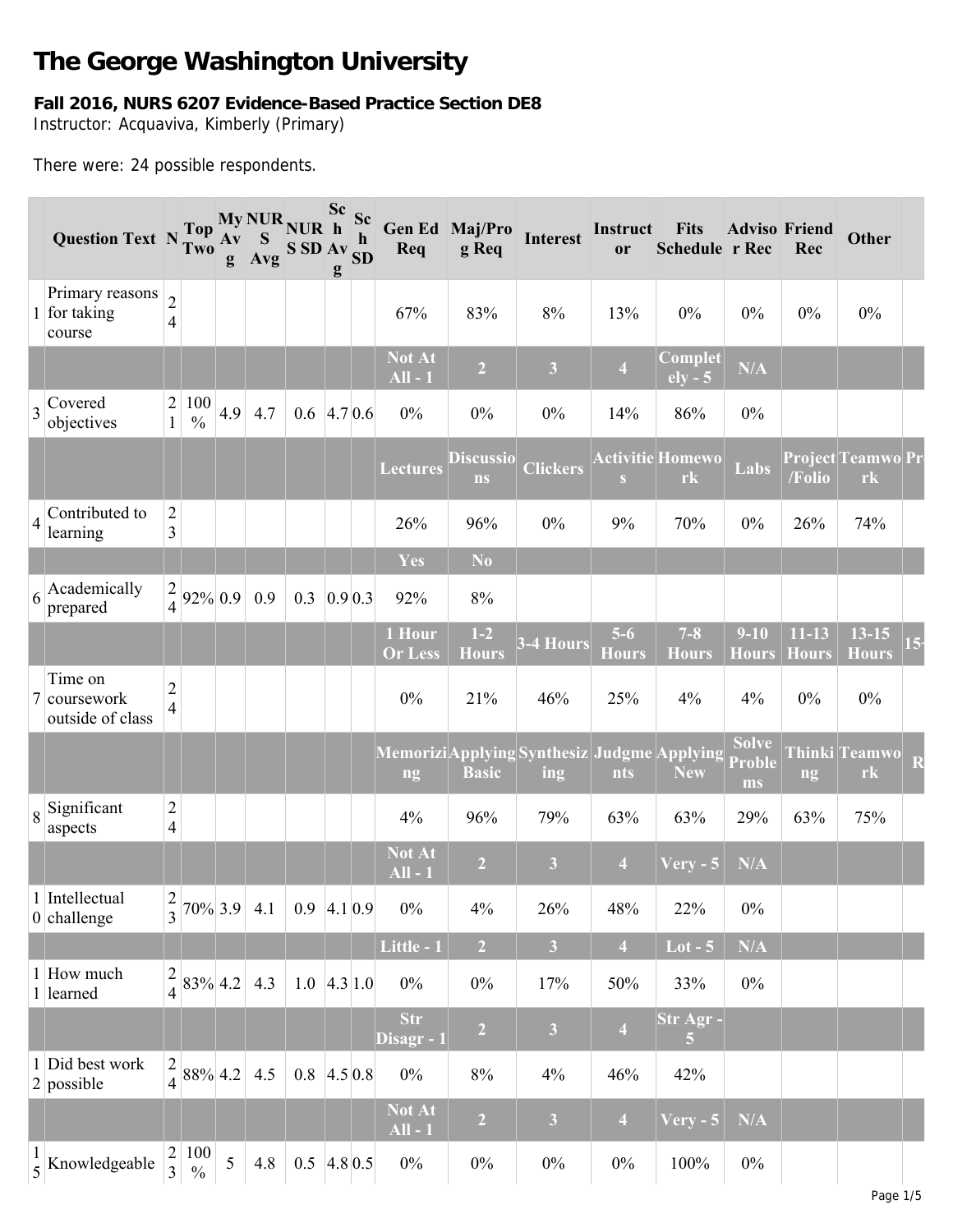

| esenta <u>ti</u><br>ons | <b>Guest</b><br><b>Lecturers</b> | Fieldwo<br>rk/Trip<br>S | <b>Writi Othe</b><br>ng | $\Gamma$ |
|-------------------------|----------------------------------|-------------------------|-------------------------|----------|
| $0\%$                   | $0\%$                            | 0%                      | 22%                     | 4%       |
|                         |                                  |                         |                         |          |
| + Hours                 |                                  |                         |                         |          |
| 0%                      |                                  |                         |                         |          |
| eading                  | Presentat<br>ion                 | Lab                     | <b>Writi Othe</b><br>ng | r        |
| 33%                     | $0\%$                            | 0%                      | 25%                     | 0%       |
|                         |                                  |                         |                         |          |
|                         |                                  |                         |                         |          |
|                         |                                  |                         |                         |          |
|                         |                                  |                         |                         |          |
|                         |                                  |                         |                         |          |
|                         |                                  |                         |                         |          |
|                         |                                  |                         |                         |          |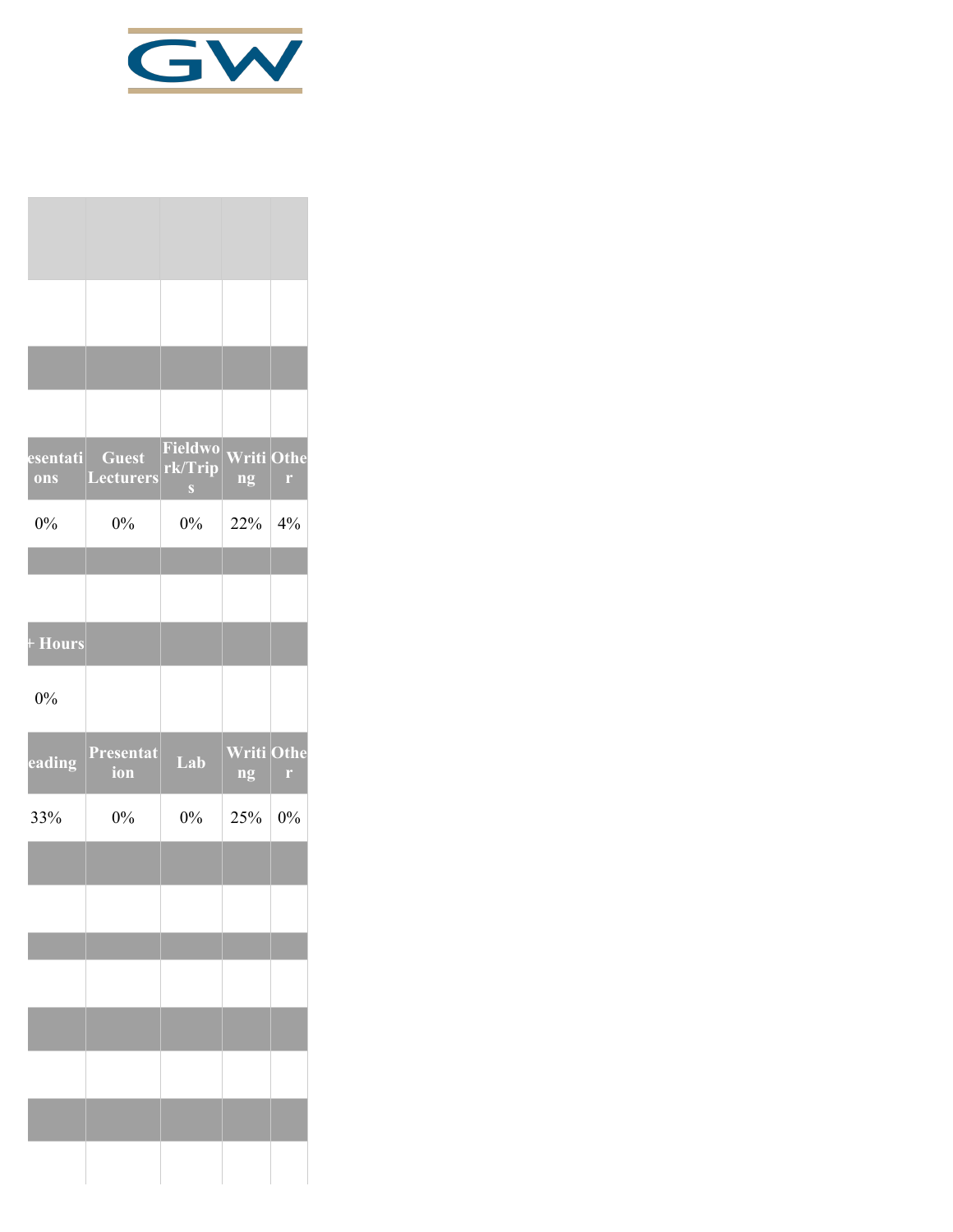|   |                                       |                                        |                      |     |     |     |            | $Low - 1$                | $\overline{2}$ | $\overline{3}$          | $\overline{4}$          | High $-5$                  | N/A   |  |  |
|---|---------------------------------------|----------------------------------------|----------------------|-----|-----|-----|------------|--------------------------|----------------|-------------------------|-------------------------|----------------------------|-------|--|--|
| 6 | Enthusiasm                            | $\overline{2}$<br>4                    | 100<br>$\frac{0}{0}$ | 5   | 4.7 | 0.7 | 4.70.7     | $0\%$                    | $0\%$          | $0\%$                   | $0\%$                   | 100%                       | $0\%$ |  |  |
|   |                                       |                                        |                      |     |     |     |            | <b>Str</b><br>Disagr - 1 | $\overline{2}$ | $\overline{\mathbf{3}}$ | $\overline{\mathbf{4}}$ | Str Agr-<br>$\overline{5}$ | N/A   |  |  |
|   | 1 Treats students<br>7 with respect   | $\overline{2}$<br>3 <sup>1</sup>       | 100<br>$\frac{0}{0}$ | 5   | 4.8 | 0.7 | $4.8\,0.7$ | $0\%$                    | $0\%$          | $0\%$                   | $0\%$                   | 100%                       | $0\%$ |  |  |
|   |                                       |                                        |                      |     |     |     |            | <b>Not Fair</b><br>$-1$  | $\overline{2}$ | $\overline{\mathbf{3}}$ | $\overline{\mathbf{4}}$ | <b>Very</b><br>Fair $-5$   | N/A   |  |  |
|   | $\frac{1}{8}$ Fair grading            | $\begin{vmatrix} 2 \\ 3 \end{vmatrix}$ | 100<br>$\frac{0}{0}$ | 4.9 | 4.6 | 0.8 | 4.60.8     | $0\%$                    | $0\%$          | $0\%$                   | $9\%$                   | 91%                        | $0\%$ |  |  |
|   |                                       |                                        |                      |     |     |     |            | Not At<br>$All - 1$      | $\overline{2}$ | $\overline{\mathbf{3}}$ | $\overline{\mathbf{4}}$ | <b>Excellent</b><br>$-5$   | N/A   |  |  |
|   | $\int_{9}^{1}$ Feedback               | $\overline{2}$<br>$\overline{4}$       | 100<br>$\frac{0}{0}$ | 5   | 4.5 | 0.9 | 4.50.9     | $0\%$                    | $0\%$          | $0\%$                   | $0\%$                   | 100%                       | $0\%$ |  |  |
|   |                                       |                                        |                      |     |     |     |            | Poor - $1$               | $\overline{2}$ | $\overline{3}$          | 4                       | <b>Excellent</b><br>$-5$   |       |  |  |
|   | 2 Overall rating<br>$0$ of instructor | $\overline{2}$<br>$\vert 4 \vert$      | 100<br>$\frac{0}{0}$ | 5   | 4.5 | 0.8 | 4.5 0.8    | $0\%$                    | $0\%$          | $0\%$                   | 4%                      | 96%                        |       |  |  |

### **Text Responses**

 **If you selected 'other' as a teaching method, please comment.**

#### Short-answer exams

 **Use this space for comments on strengths of the course.**

Gives us deeper knowledge to allow us to understand the research we are reading.

Great teacher, really works with students for good grades

The course is paced well, and the information is easily digestible, which is important for an online class.

The text and material on BB was very helpful in conducting and completeing the discussion board

The instructor was very engaged and knowledgeable.

Instructor was very involved in the course and provided a lot of feedback. The Apply It assignments helped me think critically and learn how to understand how to analyze evidence based practice research articles. I liked that not all of the Apply It assignments were written assignments.

variety of discussion board assignments

very orgnaized

The apply it and weekly discussion were applicable to learning course content.

Very enthusiastic and supportive instructor!

Relevant discussion topics pertaining to the weekly readings.

Professor was very engaging

I sincerely appreciate that our instructor regularly asked for feedback and actually took it to heart and made changes accordingly.

Discussion boards

Interesting but easier than my undergraduate course.

Dr. Acquaviva is a wonderful instructor. This was my first online course and she made it a smooth one. I appreciate her dedication to her students. I always felt that I could email her at anytime and she would answer back promptly. That was a big deal for me.

 **Use this space to provide suggestions on how to improve this course.**

I would like to see a couple more assignments and a couple less discussion boards.

n/a

I'm not sure this course needs improving. I have taken classes that cover the same content, so it's hard for me to know what's missing or what could have been done better, as most of the concepts were not new to me.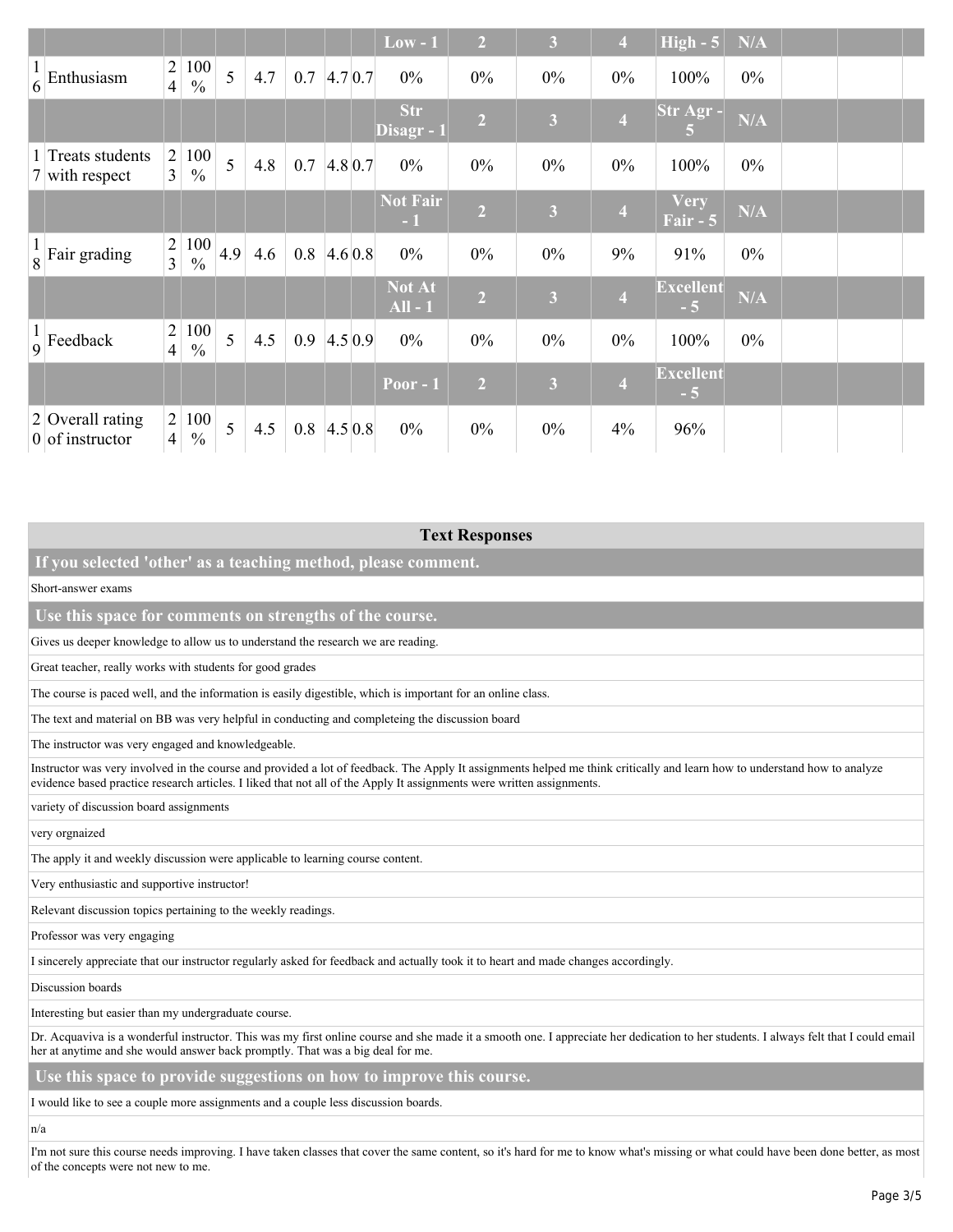